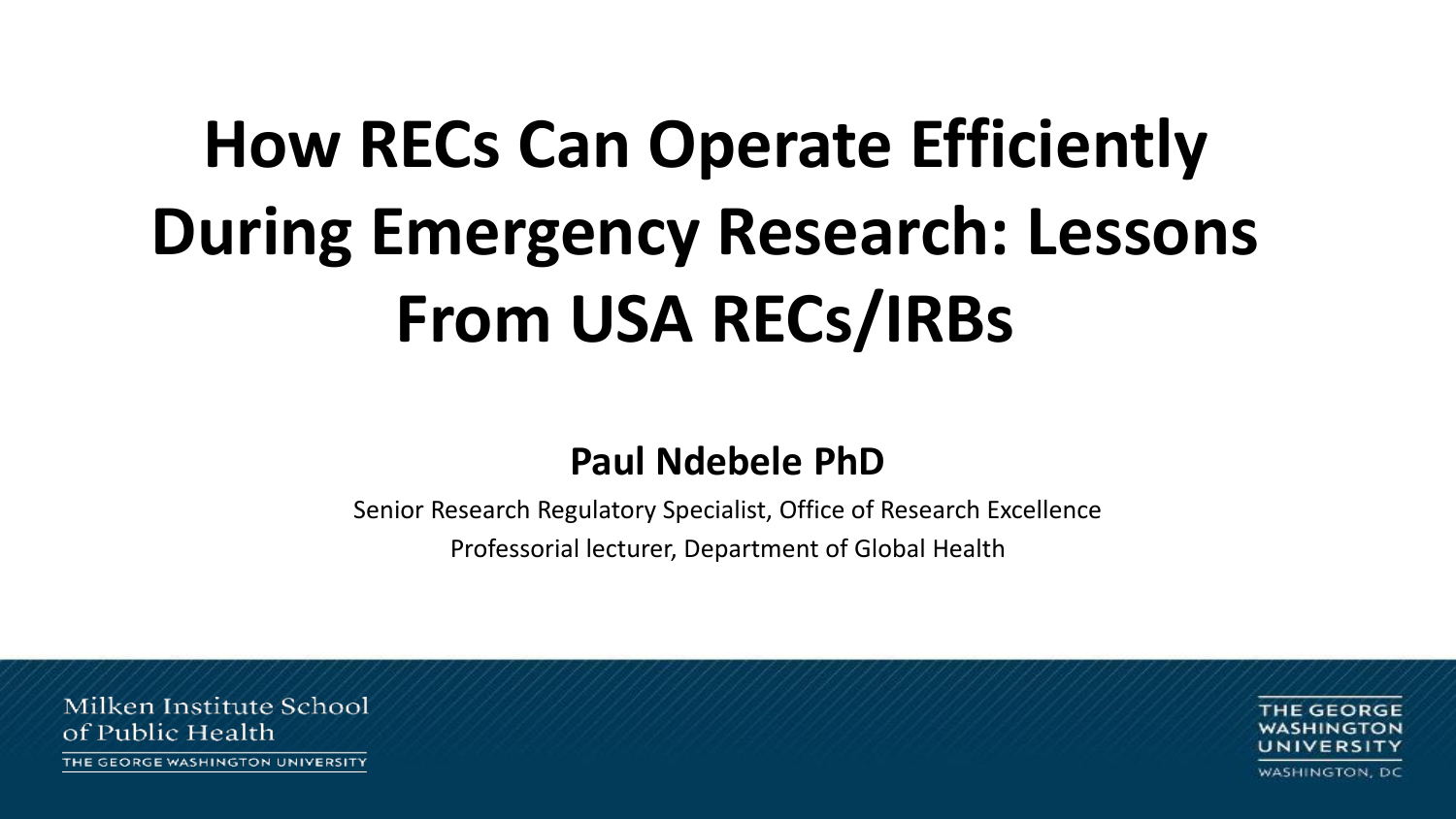# **Introduction: Why RECS are often blamed**

- RECs across Africa and elsewhere have been blamed for delaying research due to various reasons:
	- Lack of procedures that facilitate expedited processing
	- Failure to accommodate requests for expediting
	- Failure to meet quorum requirements
	- Lack of urgency the usual way.
	- Lack of familiarity with the disease under investigation.
- The Covid-19 pandemic presents an opportunity to learn and share experiences.

Milken Institute School of Public Health



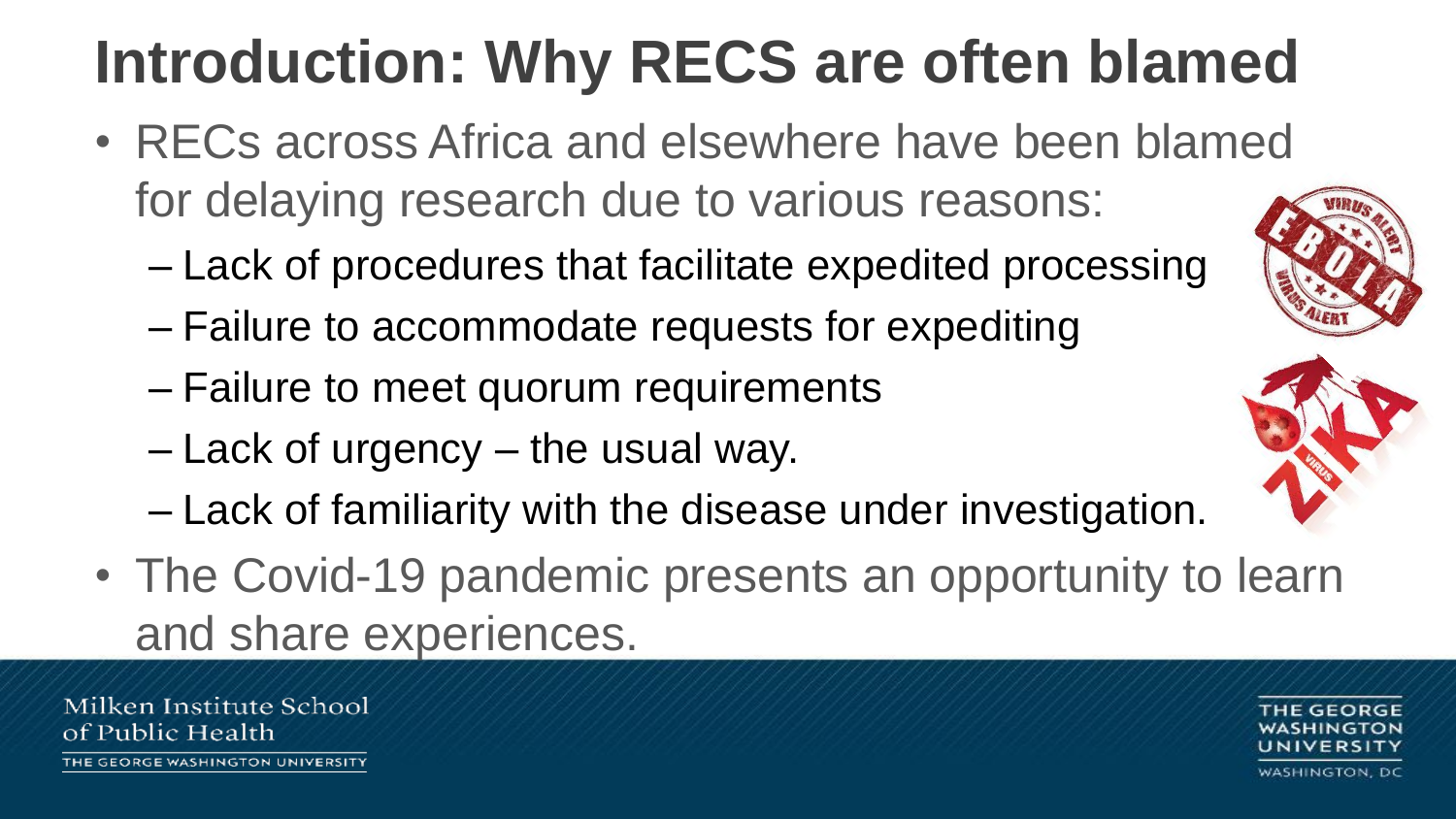### **When Covid-19 Struck, how did your REC respond?**

- Most US IRBs immediately issued some guidance
	- New methods of data collection, safety precautions (PPE) and halting of "non-essential" research.
- IRBs came up with procedures for covid-19 projects.
- GWU IRB initiated a covid-19 classification in the online submission system.
- IRB immediately started meeting online no meeting missed.
- IRB Admins started working from home advantage of electronic submission systems.

Milken Institute School of Public Health

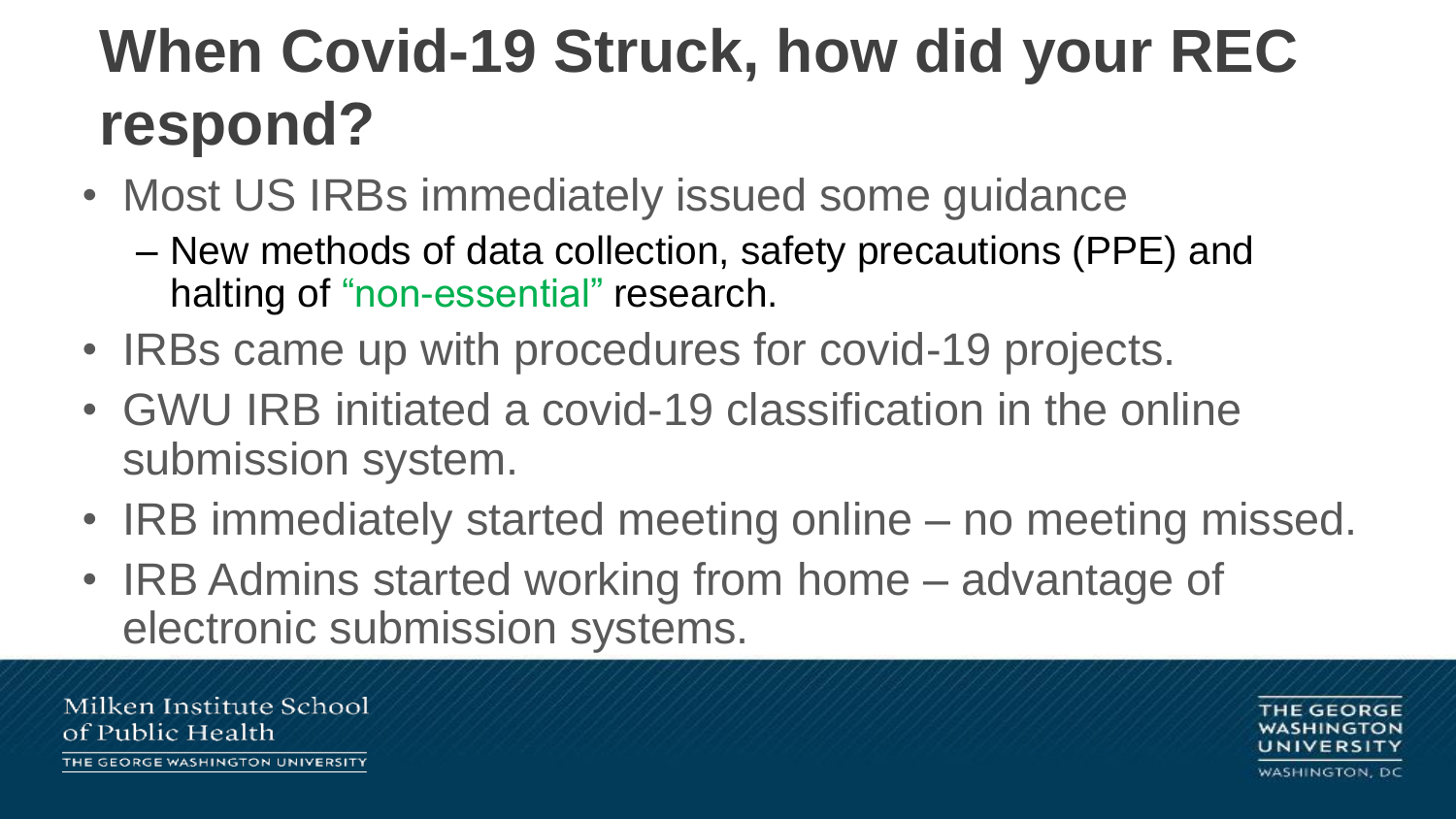#### **What was happening elsewhere?**

- No guidance was provided to Investigators.
- Investigators depended on MoH guidance on lockdowns.
- Paper based IRBs went into hibernation.
- Some IRBs continued in usual mode.
- REC Admins and Chairs sought guidance from colleagues in USA and elsewhere.

Milken Institute School of Public Health

THE GEORGE WASHINGTON UNIVERSITY

4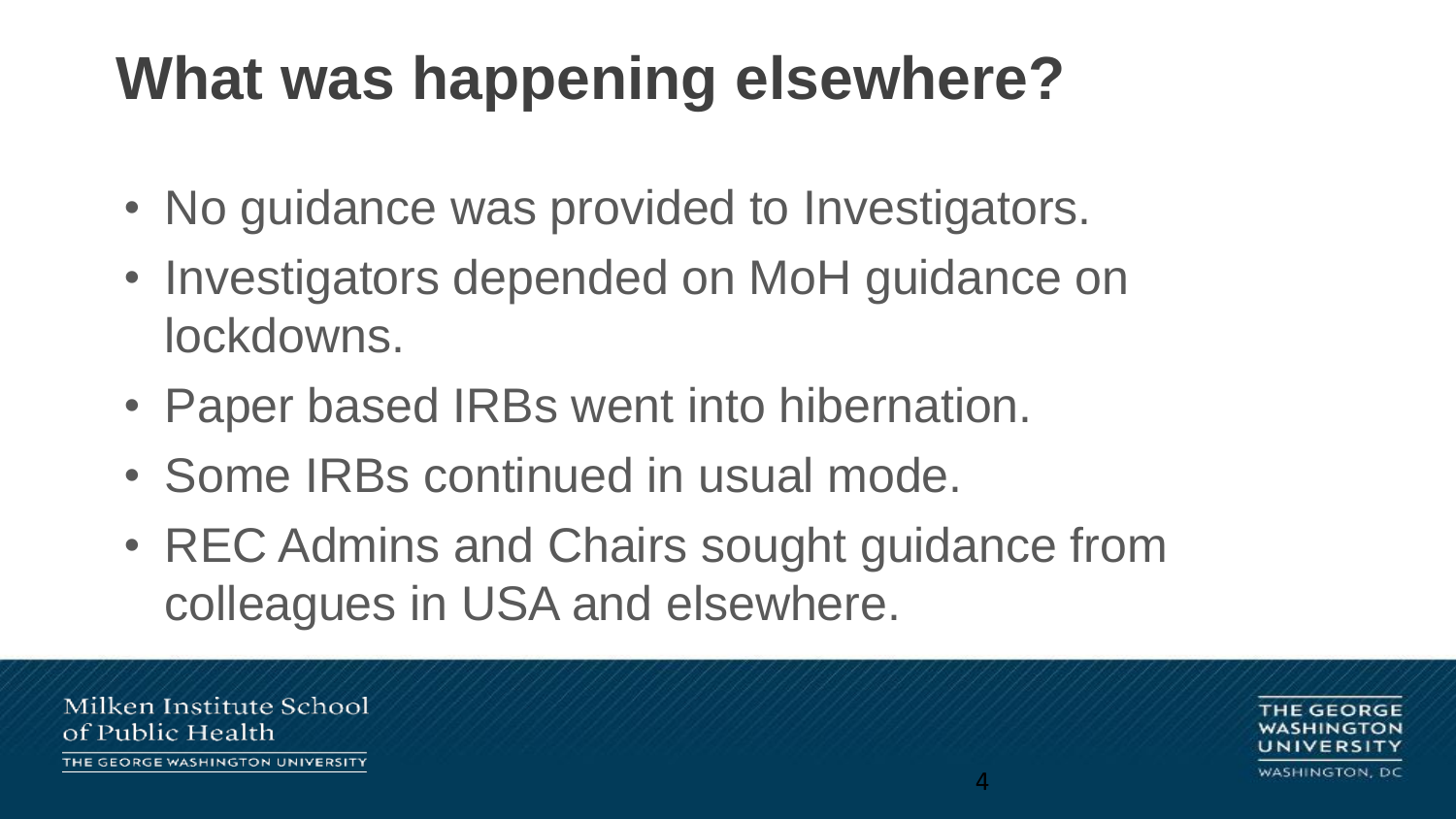#### **As we seek to reopen………..**

- Human Research Office has issued guidance on reopening
- Delegated the responsibility of granting approval to Departments and Schools:
	- Prioritization of research for both restarting and initiation (new).
	- Checking on Safety measures that have been implemented
	- Check on availability of PPE and safety awareness among teams
	- Monitoring Implementation.

Milken Institute School of Public Health

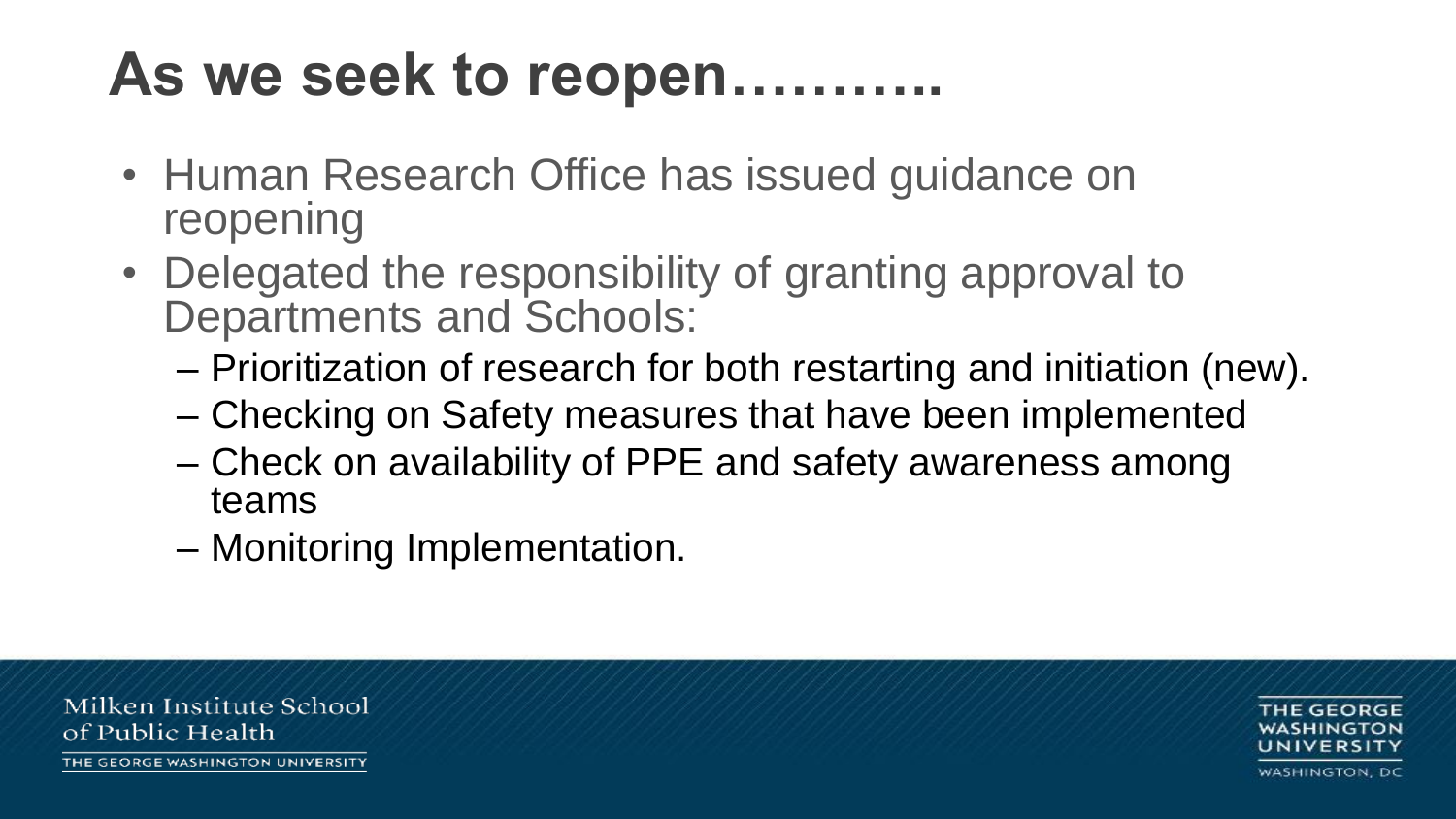# **Human Research Office Guidance on Re-Opening**

- **NO need for IRB approval** PIs to complete a Promptly Reportable Incident Form (PRIF).
- **NEW STUDIES**  to go through Department and School leadership for review and then submitted to the IRBs.
- Emphasis on highest safety standards for staff and volunteers
- OHR provided the tools for use by investigators:
	- Guidance on how Departments prioritize research.
	- Safety procedures to be used by research teams.
	- Informed consent addendum to be used wherever there is contact with participants.

Milken Institute School of Public Health